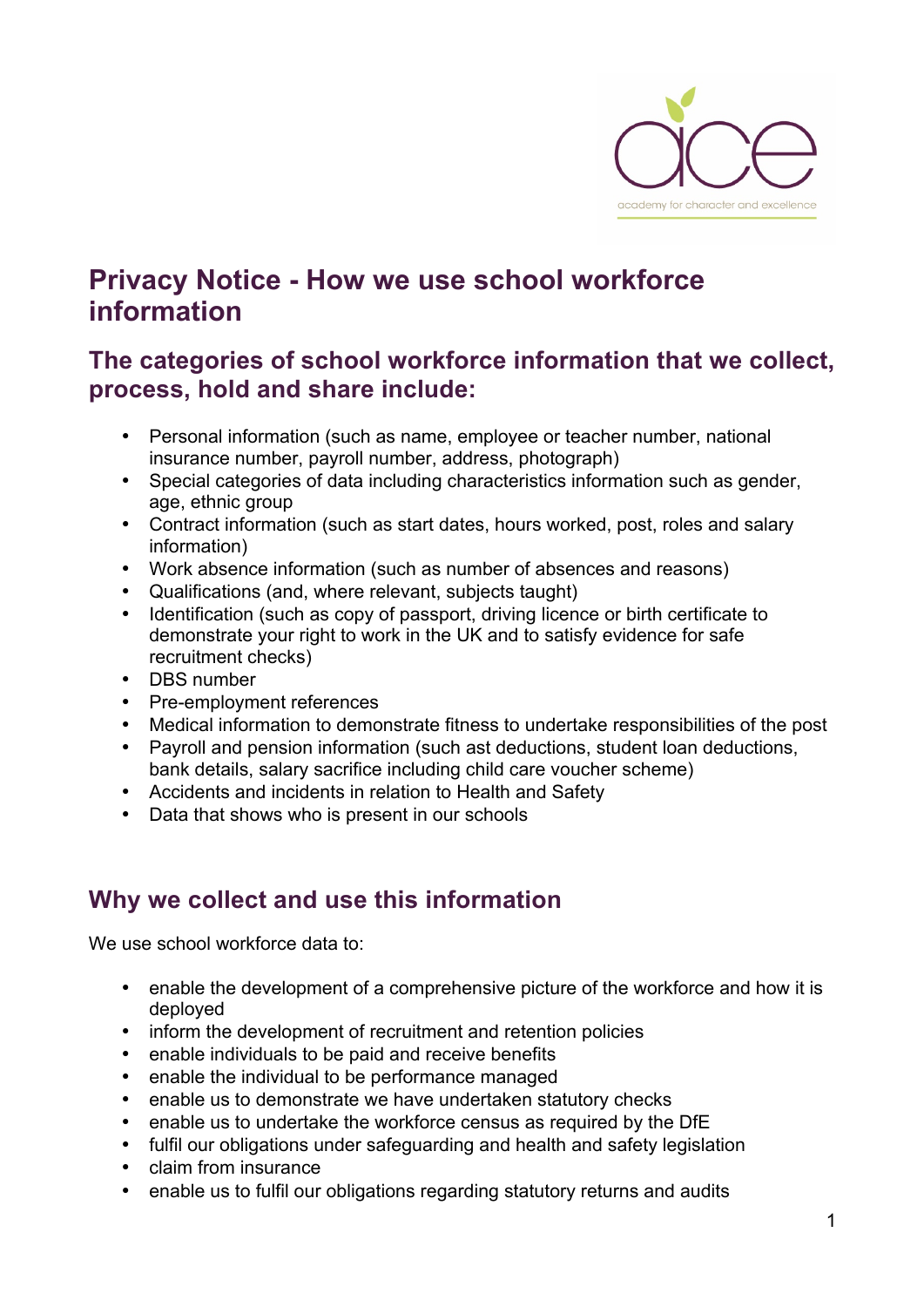### **The lawful basis on which we process this information**

We process this information under Article 6 & Article 9**:**

- Legitimate Interest: processing is carried out in the course of the school's legitimate activities
- Contract: the processing is necessary for the contract the school has with the individual
- Legal obligation: the processing is necessary for the school to comply with the law (not including contractual obligations)
- Public task: the processing is necessary for the school to perform a task in the public interest or for official functions, and the task or function has a clear basis in law
- For data collection purposes (Departmental Censuses) under the Education Act 1996 – this information can be found in the guide documents on the following website https://www.gov.uk/education/data-collection-and-censuses-for-schools

## **Collecting this information**

Whilst the majority of information you provide to us is mandatory, some of it is provided to us on a voluntary basis. In order to comply with data protection legislation, we will inform you whether you are required to provide certain school workforce information to us or if you have a choice in this.

## **Storing this information**

We hold staff data in accordance with our Records Management Policy.

We store staff information on the following systems:

- Filio Staff Performance Management System
- Educational software providers in support of teaching and learning
- SIMS our school information management system
- Civica/HCSS the Trust finance and budgeting system
- Teachers to parents/parent pay parent communication and payment systems
- CPOMS safeguarding and behaviour management system
- Egress Switch to provide encrypted secure file transfer within Microsoft Outlook
- Microsoft Outlook email communication system
- Microsoft One Drive and Google docs
- Library Software to enable resources to be shared with pupils
- OSHENS H&S Accident Reporting
- Evolve
- IMASS
- DCC Employment checks
- DfE Teaching Regulation Agency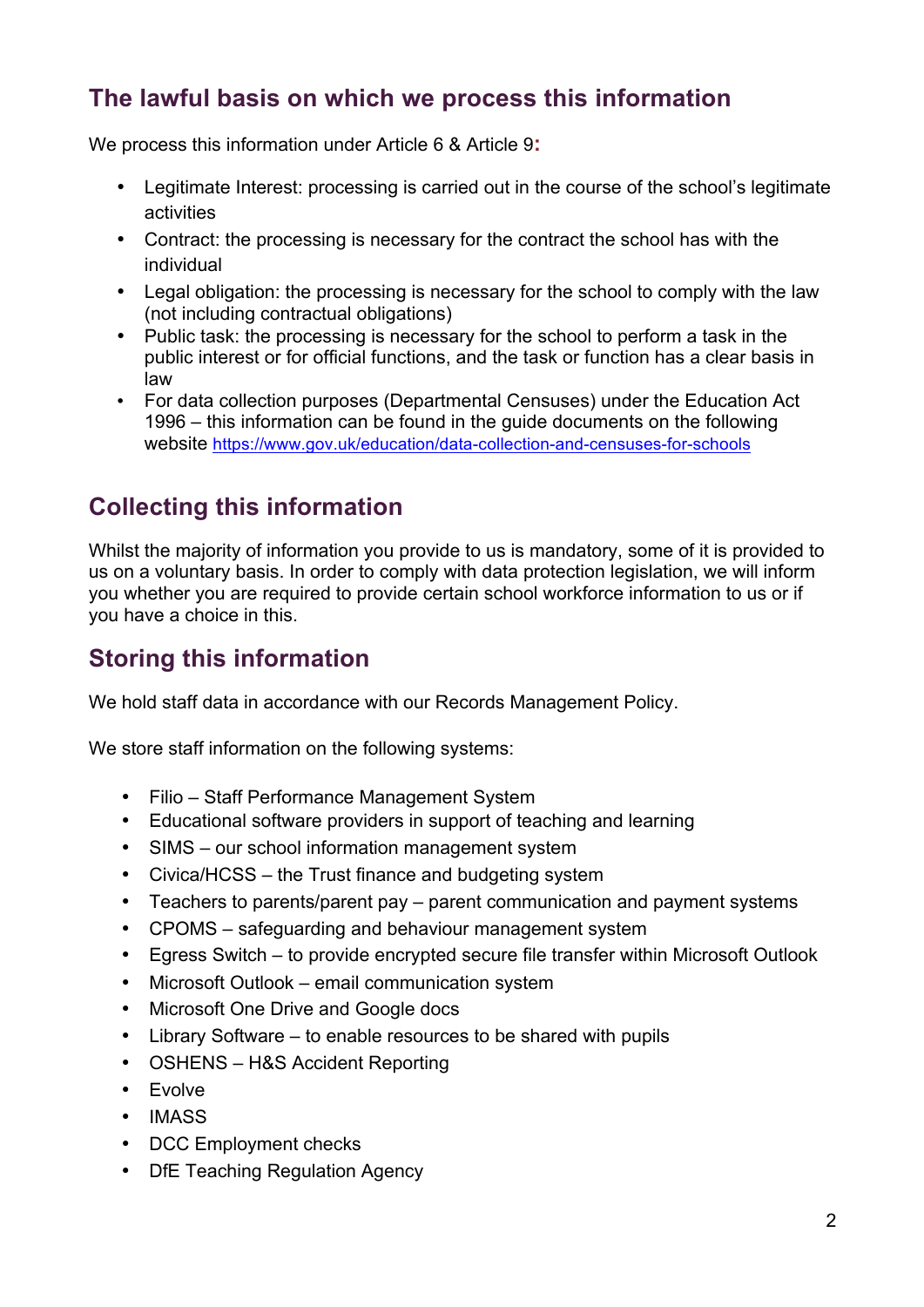### **Who we share this information with**

We routinely share this information with:

- Our local authority
- The Department for Education (DfE)
- Other schools within our Multi Academy Trust
- HCSS our Payroll provider
- Scomis who support us with SIMS
- Peninsula Pensions who process our LGPS Pension Scheme
- Teachers Pensions who process the Teachers' Pension Scheme
- HMRC
- Local Authority absence insurance scheme
- Auditors
- Torbay HR our Trust HR provider

### **Why we share school workforce information**

We do not share information about workforce members with anyone without consent unless the law and our policies allow us to do so.

#### **Local authority**

We are required to share information about our workforce members with our local authority (LA) under section 5 of the Education (Supply of Information about the School Workforce) (England) Regulations 2007 and amendments.

#### **Department for Education (DfE)**

We share personal data with the Department for Education (DfE) on a statutory basis. This data sharing underpins workforce policy monitoring, evaluation and links to school funding / expenditure and the assessment educational attainment.

### **Data collection requirements**

The DfE collects and processes personal data relating to those employed by schools (including Multi Academy Trusts) and local authorities that work in state funded schools (including all maintained schools, all academies and free schools and all special schools including Pupil Referral Units and Alternative Provision). All state funded schools are required to make a census submission because it is a statutory return under sections 113 and 114 of the Education Act 2005.

To find out more about the data collection requirements placed on us by the Department for Education including the data that we share with them, go to: https://www.gov.uk/education/data-collection-and-censuses-for-schools.

The DfE may share information about school employees with third parties who promote the education or well-being of children or the effective deployment of school staff in England by:

- conducting research or analysis
- producing statistics